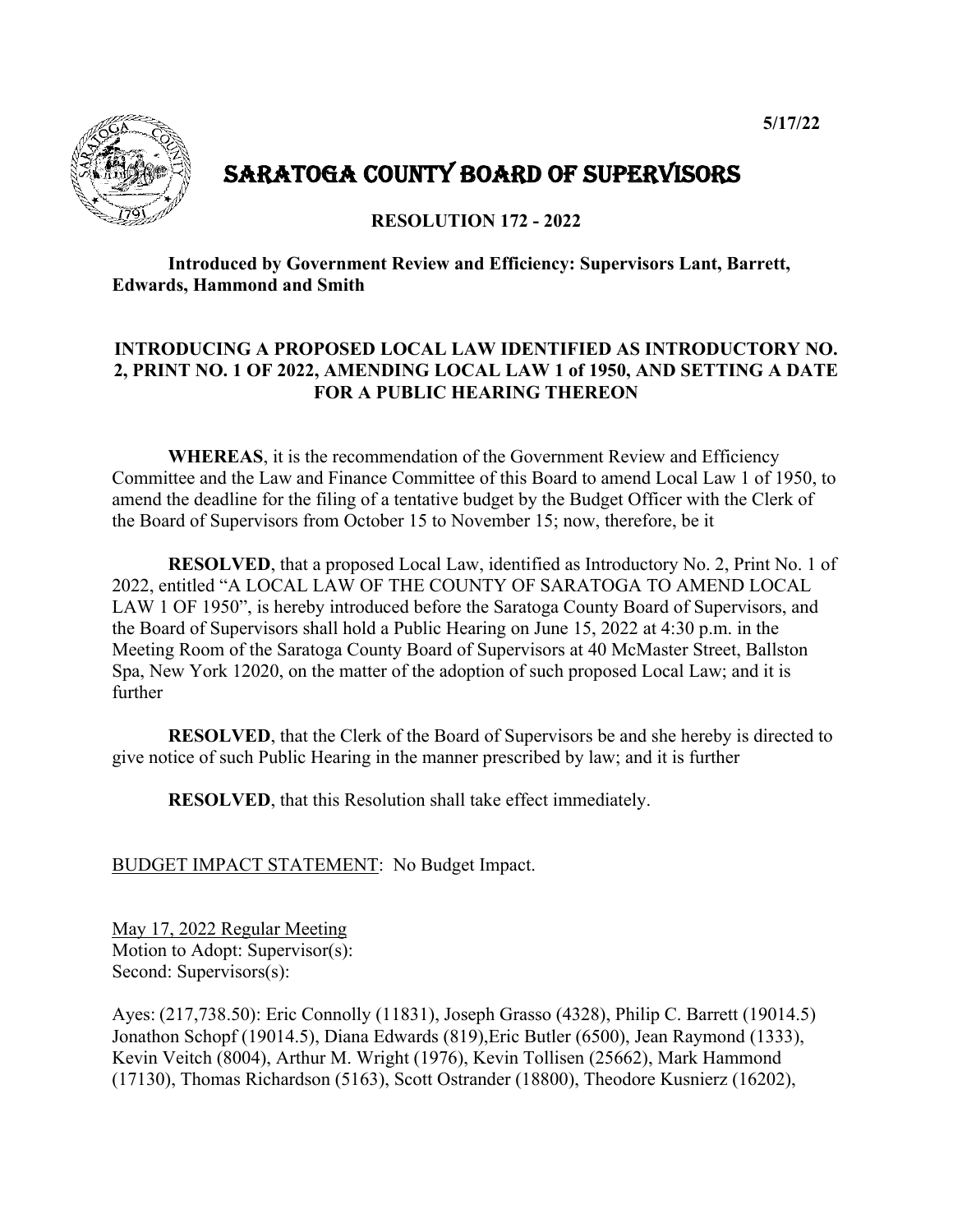Willard H. Peck (5242), Sandra Winney (2075), Thomas N. Wood, III (5808), Matthew E. Veitch (14245.5), Edward D. Kinowski (9022), John Lawler (8208), John Lant (17361)

Noes: (14,245.5): Tara N. Gaston (14245.5)

Absent: (3,525): Michael Smith (3525)